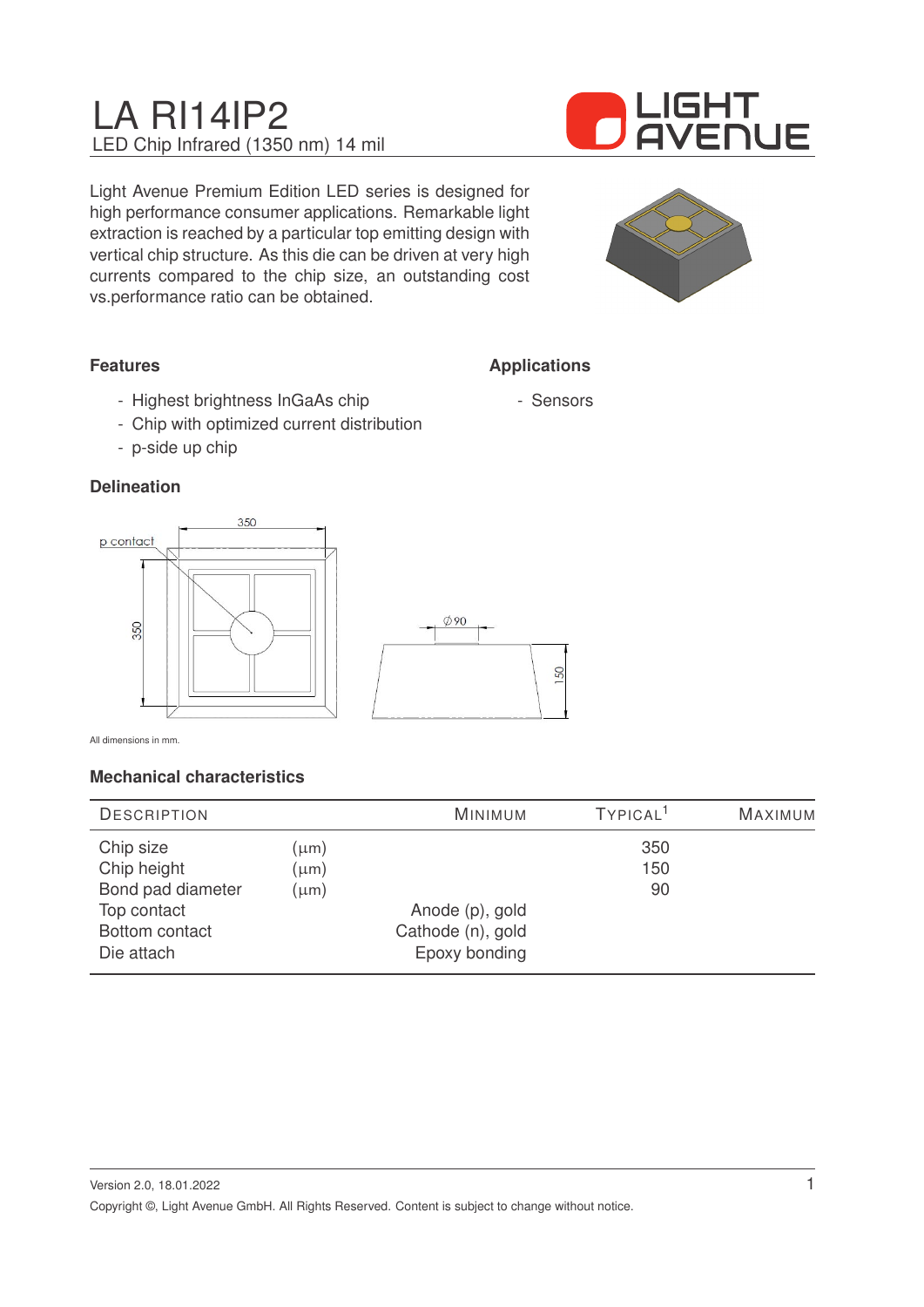

## **Electro-optical characteristics (** $T_A = 25^{\circ}C$ )<sup>2</sup>

| <b>PARAMETER</b>                                                       | <b>SYMBOL</b>                                                           | CONDITION                                                                                   | MIN.             | TYP <sup>1</sup> | MAX.        | Unit     |
|------------------------------------------------------------------------|-------------------------------------------------------------------------|---------------------------------------------------------------------------------------------|------------------|------------------|-------------|----------|
| Forward voltage<br>Reverse voltage<br>Peak wavelength<br>Radiant power | VF<br>$\mathsf{V}_\mathsf{R}$<br>$\lambda_{\sf peak}$<br>$\Phi_{\rm e}$ | $I_F = 50 \text{ mA}$<br>$I_R = 10 \mu A$<br>$I_F = 50 \text{ mA}$<br>$I_F = 50 \text{ mA}$ | 0.6<br>5<br>1300 | 1350<br>3.0      | 1.4<br>1399 | nm<br>mW |

## $\mathsf{Maximum}$  ratings  $(\mathsf{T_A} = 25^\circ\mathsf{C})^3$

| PARAMETER                                                                  | <b>SYMBOL</b> | VALUE.         | Unit |
|----------------------------------------------------------------------------|---------------|----------------|------|
| Operating temperature range<br>LED junction temperature<br>Forward current | l op<br>١F    | $-2085$<br>125 | mA   |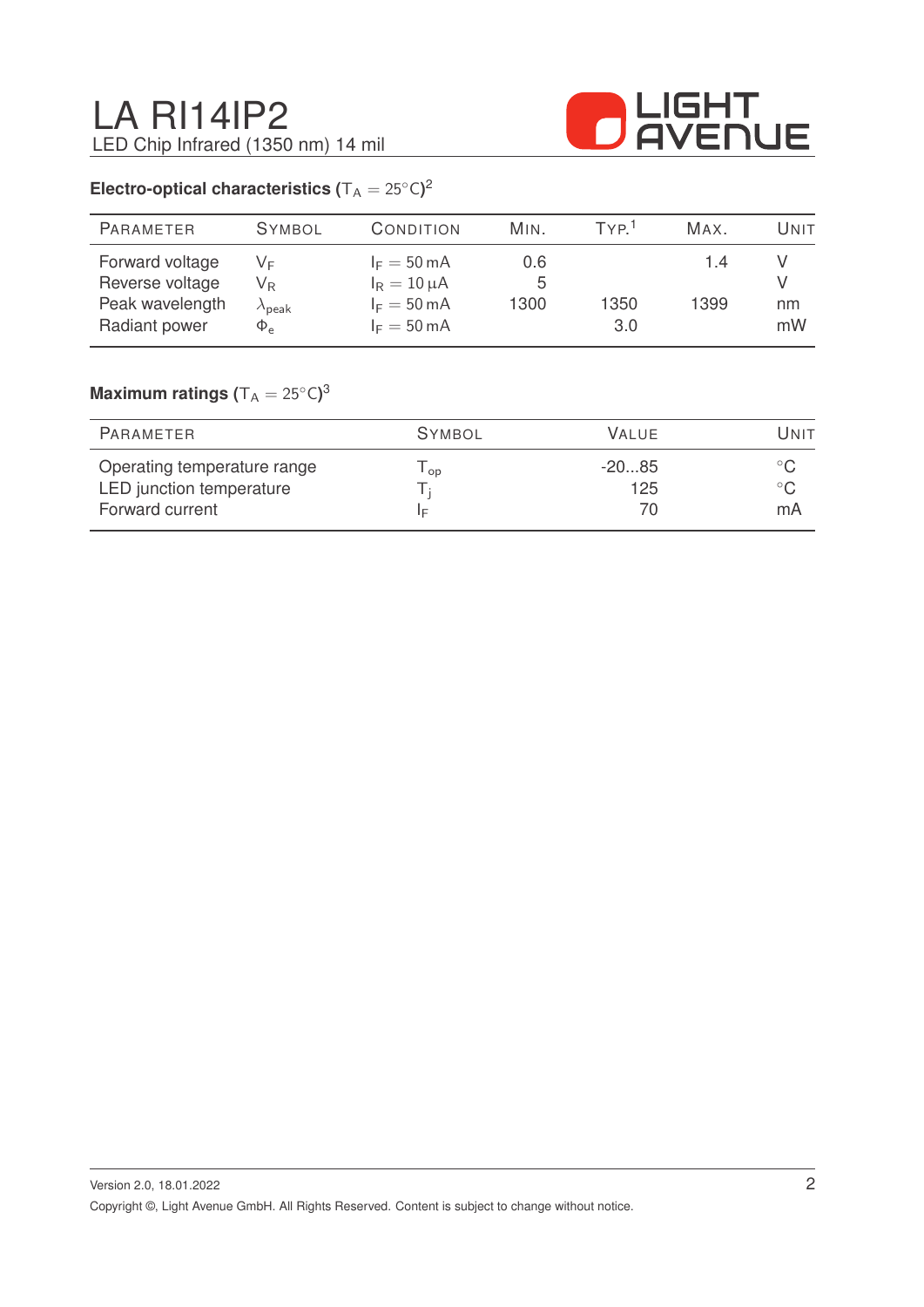



#### **Typical characteristics graphs**



Relative Radiant Flux vs. Ambient Temperature



**Relative Radiant Flux vs. Forward Current** 



Forward Voltage vs. Ambient Temperature

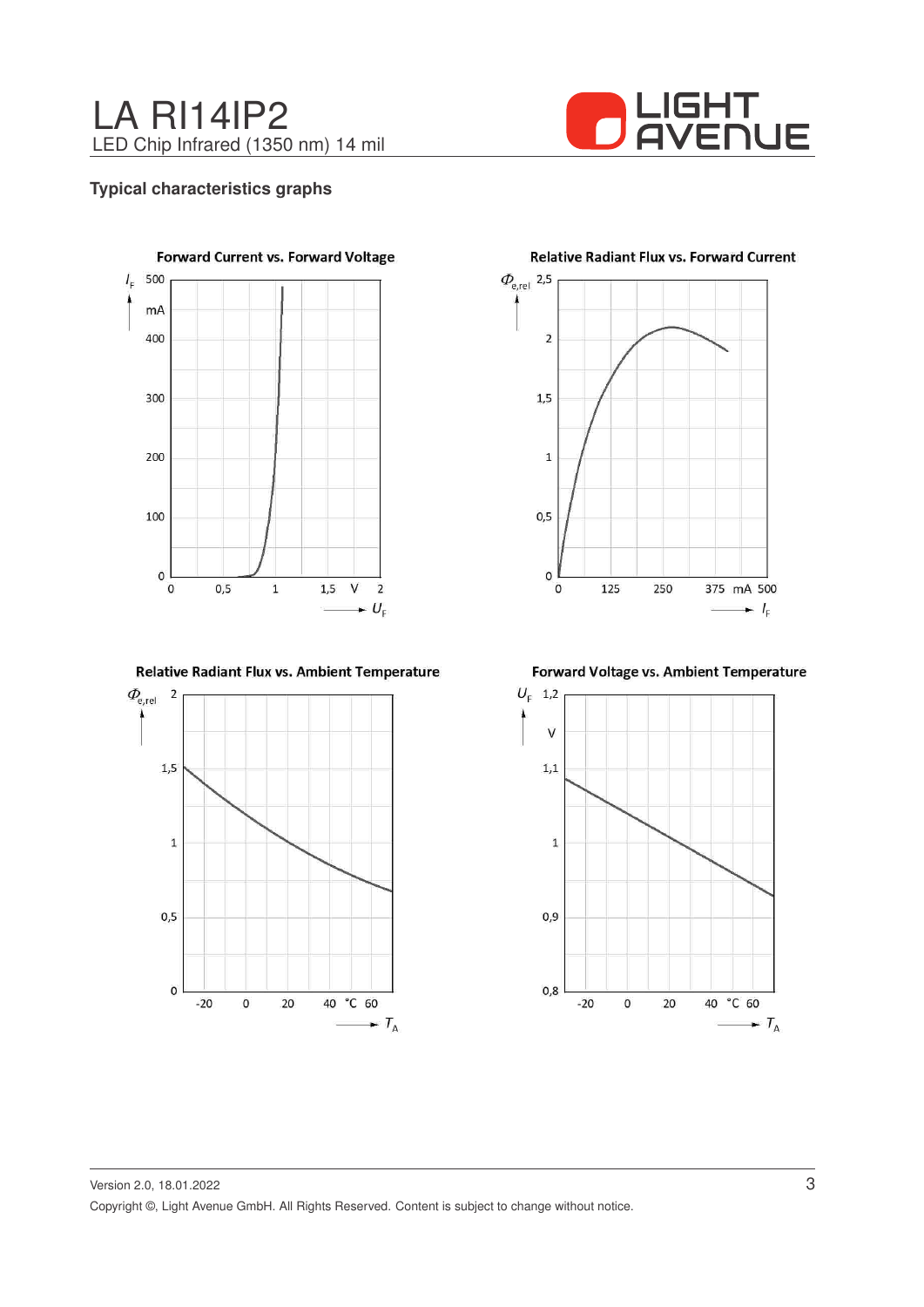



Spectrum (Relative Radiant Flux vs. Wavelength)

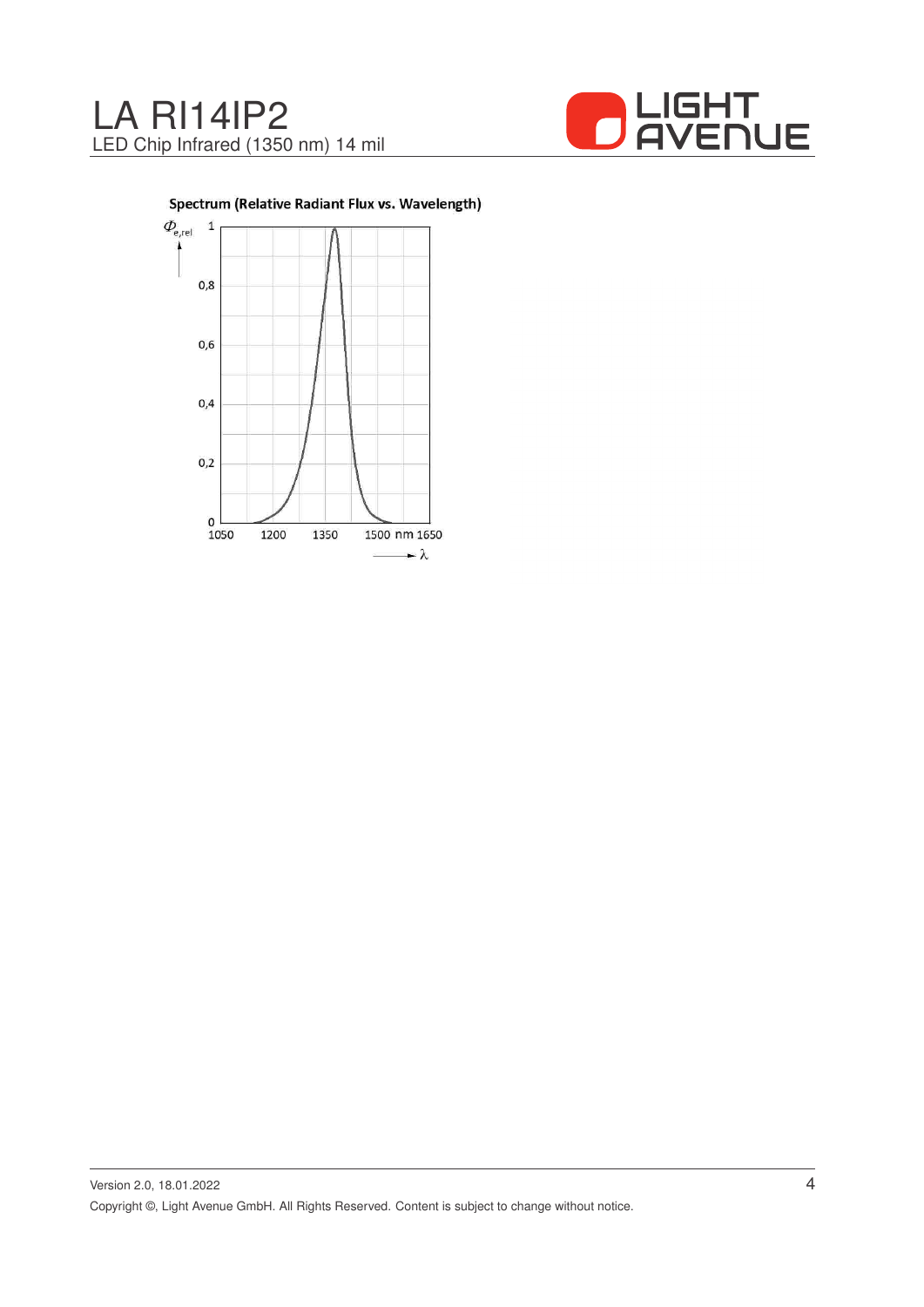## LA RI14IP2 LED Chip Infrared (1350 nm) 14 mil



#### **Handling and storage conditions**

Storage time for wafers in sealed condition is not limited by the die itself, but may be limited by the adhesion of the blue foil (storage ambient conditions:  $T_a = 15...30^{\circ}$ C; relative humidity: < 60%, vertical storage). Customer has to make sure that there is no glue from the adhesive foil on the backside either by a die shear test or by visual inspection of the backside before production. The hermetically sealed shipment lot shall be opened under temperature and moisture controlled cleanroom environment only. Customers have to follow the according rules for desposition as the material can be hazardous for humans and the environment. Chips are placed on a blue foil, which may contain the following substance in a concentration of circ.18% wt: Bis (2 ethyl(hexyl)phthalate) (DEHP) [CAS #: 117-81-7; EC # 204-211-0]. Dice have to be handled ESD sensitive.

#### **Packing**

Chips are placed on a blue foil inside a 6 inch ring or alternatively on a blue foil (mylar). For shipment the wafers of a shipment lot are arranged to stacks. Please use the recycling operators familiar to you. If required you can ask for our help. Please get in touch with your nearest sales office. By agreement we will take packing material back, if sorted. Transport costs of any kind must be paid by customers. For packing material that is returned to us unsorted or which we are not obliged to accept, any costs incurred will be invoiced to you.

#### **Design objectives**

The chip design was developed and released based on the producer's standard assembly procedures and packaging. Bond strength properties are in accordance to MIL-STD-750D, method 2037. Whether the chip fits to the customer's products with its according die and wire bond procedures and packaging must be evaluated by the customer himself. If workability problems arise after this release a mutually conducted problem solving procedure has to be set up, if the chips are suspected of contributing to the problems.The chips are produced with best effort, but on chip level a subset of the chip characteristics can be determined only. Performance of the chip in the customer's products can only be determined by the customer himself.

#### **Returns and complaints**

For complaints and returns of material a RMA-number is necessary. Samples for analysis purposes can be send to us without credit.

#### **Shipping conditions**

If not otherwise arranged, the "General Terms of Business of Light Avenue GmbH" apply for any shipment. If this document is not familiar to you, please request it at our nearest sales office.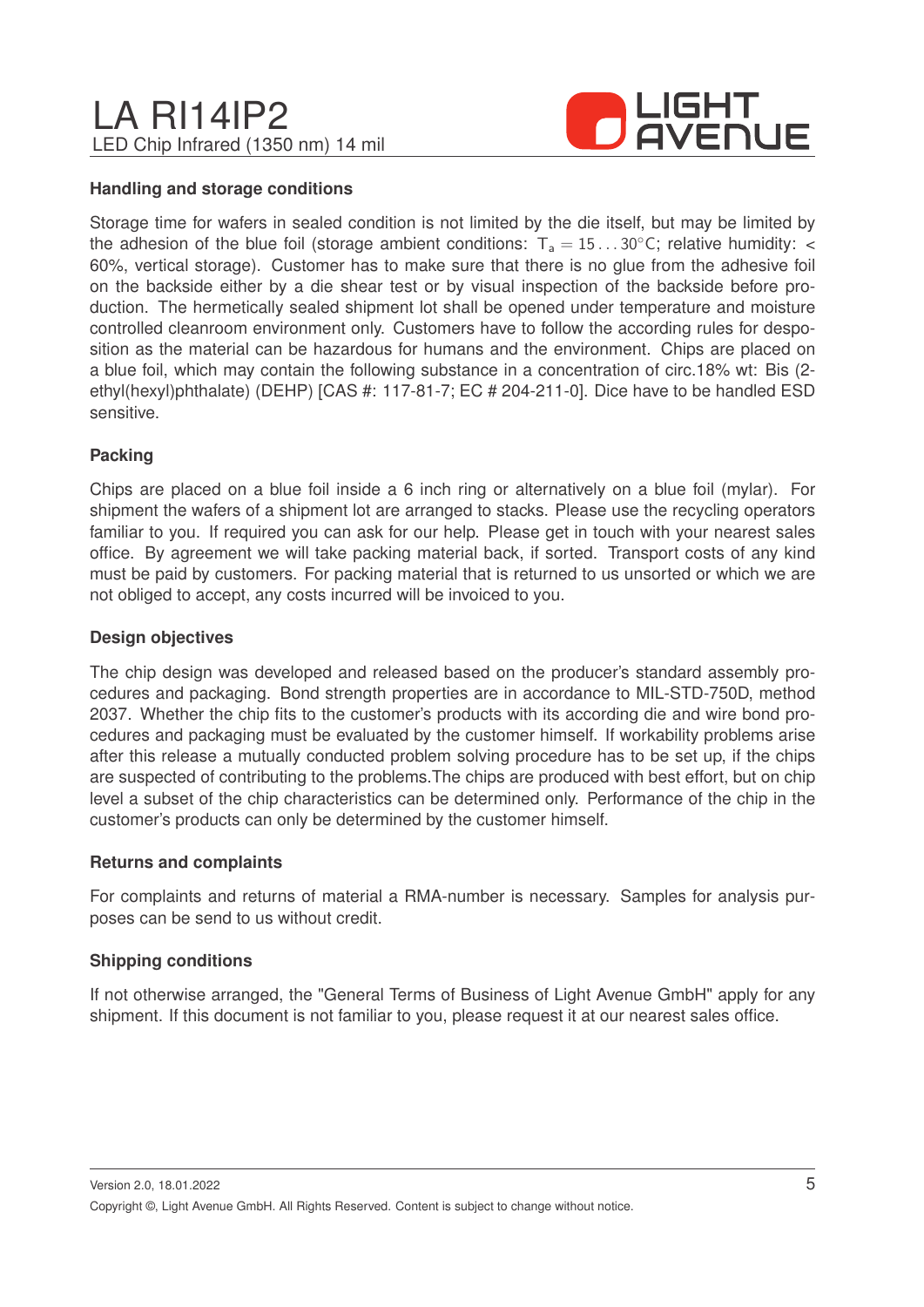

#### **Disclaimer Attention please!**

- **Components used in life-support devices or systems must be expressly authorized for such purpose!**

Critical components<sup>4</sup> may only be used in life-support devices<sup>5</sup> or systems with the express written approval by us.

- All products, product specifications and data to improve reliability, function, design or otherwise are subject to change without notice .
- Light Avenue, its affiliates, agents, and employees, and all persons acting on its or their behalf, disclaim any and all liability for any errors, inaccuracies or incompleteness contained in any datasheet or in any other disclosure relating to any product. Light Avenue makes no warranty, representation or guarantee regarding the suitability of the products for any particular purpose or the continuing production of any product. To the maximum extent permitted by applicable law, Light Avenue disclaims (i) any and all liability arising out of the application or use of any product, (ii) any and all liability, including without limitation special, consequential or incidental damages, and (iii) any and all implied warranties, including warranties of fitness for particular purpose, non-infringement and merchantability. Statements regarding the suitability of products for certain types of applications are based on Light Avenue's knowledge of typical requirements that are often placed on Light Avenue's products in generic applications. Such statements are not binding statements about the suitability of products for a particular application. It is the customer's responsibility to validate that a particular product with the properties described in the product specification is suitable for use in a particular application. Parameters provided in datasheets and/or specifications may vary in different applications and performance may vary over time. All operating parameters, including typical parameters, must be validated for each customer application by the customer's technical experts. Product specifications do not expand or otherwise modify Light Avenue's terms and conditions of business, including but not limited to the warranty expressed therein. Except as expressly indicated in writing, Light Avenue's products are not designed for use in medical, life-saving, or life-sustaining applications or for any other application in which the failure of the Light Avenue product could result in personal injury or death. Customers using or selling Light Avenue products not expressly indicated for use in such applications do so at their own risk. Please contact authorized Light Avenue personnel to obtain written terms and conditions regarding products designed for such applications. No license, express or implied, by estoppel or otherwise, to any intellectual property rights is granted by this document or by any conduct of Light Avenue. Product names and markings noted herein may be trademarks of their respective owners.
- The information describes the type of component and shall not be considered as assured characteristics. Due to technical requirements components may contain dangerous substances. For information on the types in question please contact our Sales Organization.
- Lead free product RoHS compliant.
- The quality level of the final visual inspection shall comply to an AQL of 1.0 (according to MIL-STD-105E, level II), if the customer performes an incoming visual inspection of a shipment.